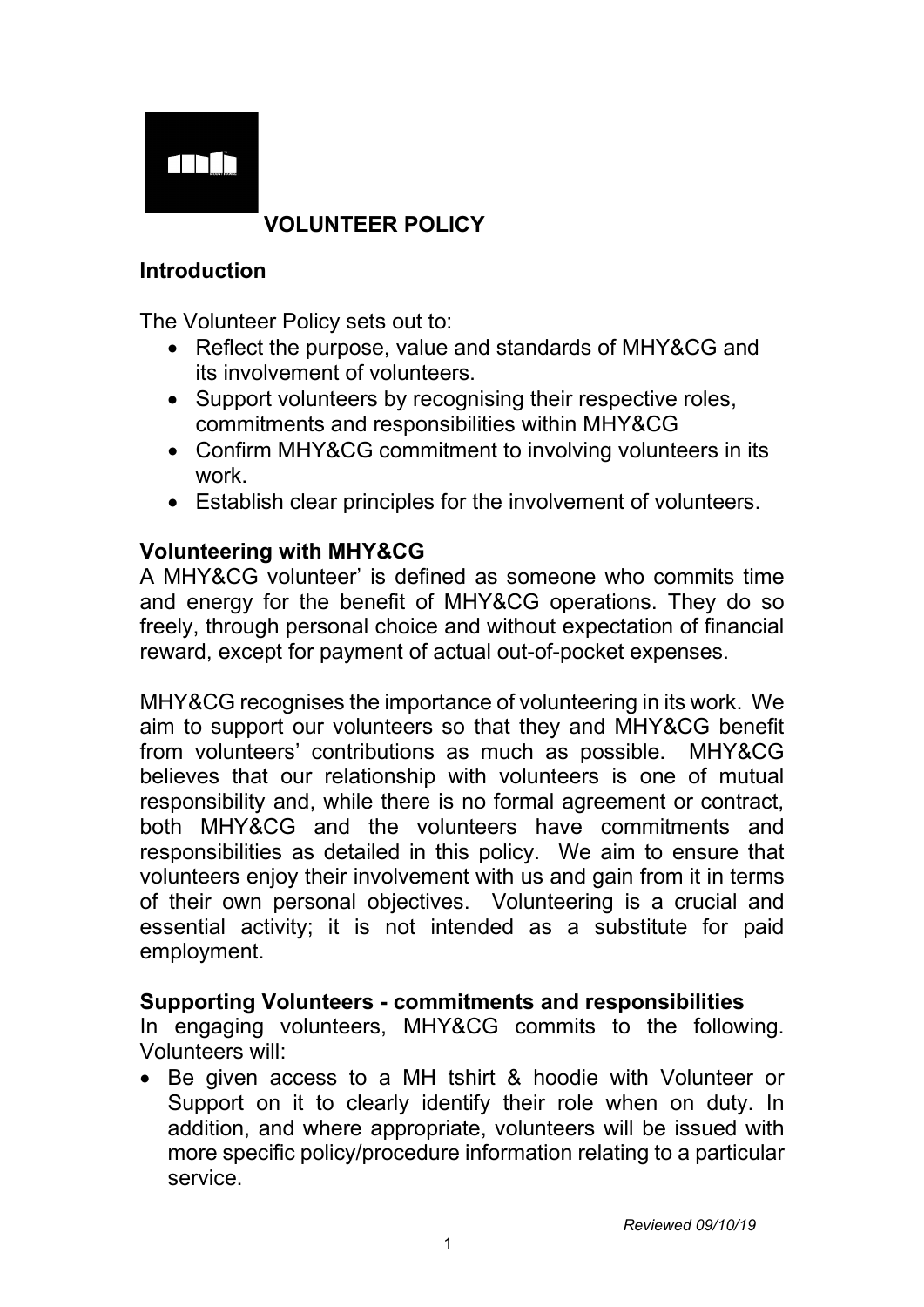- Be given an induction to the service they will volunteer with.
- Know what is expected of them and will be given clear information about their role.
- Be given appropriate and meaningful roles that encourage personal development through their participation as volunteers.
- Be appropriately supported to carry out their role.
- Be treated equally, free from discrimination.
- Be shown recognition and appreciation for tasks undertaken.
- Have safe working conditions.
- Have grievances dealt with promptly and professionally.
- Be insured to carry out their role.

## **In return, volunteers will agree to:**

- Perform their roles to the best of their abilities.
- Remain loyal to the values, goals and procedures of MHY&CG and the service that they volunteer with.
- Be reliable and show commitment.
- Work within agreed guidelines and remits.
- Respect and adhere to MHY&CG policies.
- Respect and adhere to any policies specific to the service that they are working with.
- Attend training and support sessions as agreed relevant to their position as volunteers.
- Give as much notice as possible if intending to withdraw their services.

## **Recruitment process**

MHY&CG promotes and encourages diversity in its recruitment process. Recruitment processes vary between services but will include as standard:

- Volunteers will be required to register with the service they intend to volunteer with. This information will be kept in accordance with the General Data Protection Regulation and the Data Protection Act 2018.
- Volunteers may need to undergo a criminal records Disclosure and Barring Service (DBS) check, where appropriate, prior to volunteering. Where children or vulnerable adults are involved, volunteers may need to undergo an enhanced DBS check.
- Volunteers will be placed in activities which match their skills, knowledge and interests.